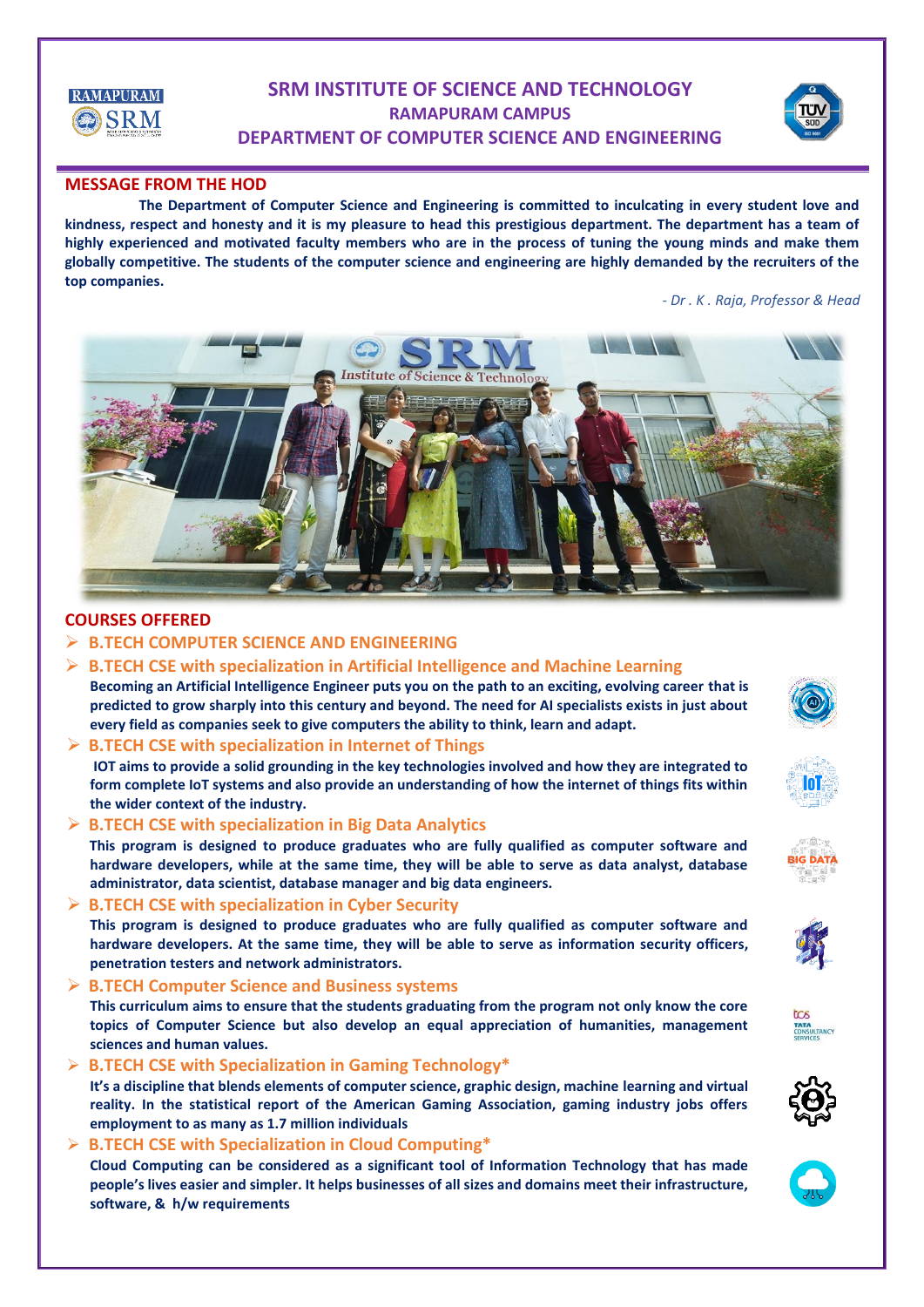### **LAB FACILITIES**

 **CSE Department has several well-equipped laboratories catering to the needs of not only the CSE students but also students from other departments. It provides a wide approach in various programming languages and enables to apply knowledge in latest computer technologies, programming Languages, Computer Networks, Data structures, Artificial Intelligence and compiler design. The following laboratories are available with higher configuration.**

- **Basic Programming Laboratory**
- **Advanced Programming Lab**
- **Data Structures and Algorithm Lab**



- **Analytical Laboratory**
- **Micro Controller & IOT Lab**
- **System Programming**
- **Advanced Programming Lab**
- **Open Source Lab**
- **Office Suite Lab**





#### **INTERNSHIP AND SAP**

- **More than 250 Students are currently doing their internships in top MNCs like Infosys, CTS, TCS, Amazon, etc.,**
	- **An average of 40% of final year students started their Internship from the 8th semester onwards.**
- **Students can register in SAP (Semester abroad program) which gives ample opportunities to study in one or more semesters in World level universities during their UG level program.**

#### **ALUMNI INTERACTION**

 **Alumni of our department take time to interact with their juniors often who are walking the journey they once walked. They gave them valuable insights into their career and how they should prepare to shine. HIGHER STUDIES**

 **Students graduated from our department were doing/completed their masters in various reputed institutions all over the world. Some of the universities are : Harvard , University of Southern California, University of Texas , University of Floida , New York University , University College Dublin , University of Dayton , Arizona state university , etc.,**

### **MEMORANDUM OF UNDERSTANDING**

 **Signed MoU with many companies to provide Internship, Certification Courses and Faculty industry relationship.**





**MIT – SQUARE, LONDON CONSORTIUM FOR TECHNICAL EDUCATION. CHENNAI**